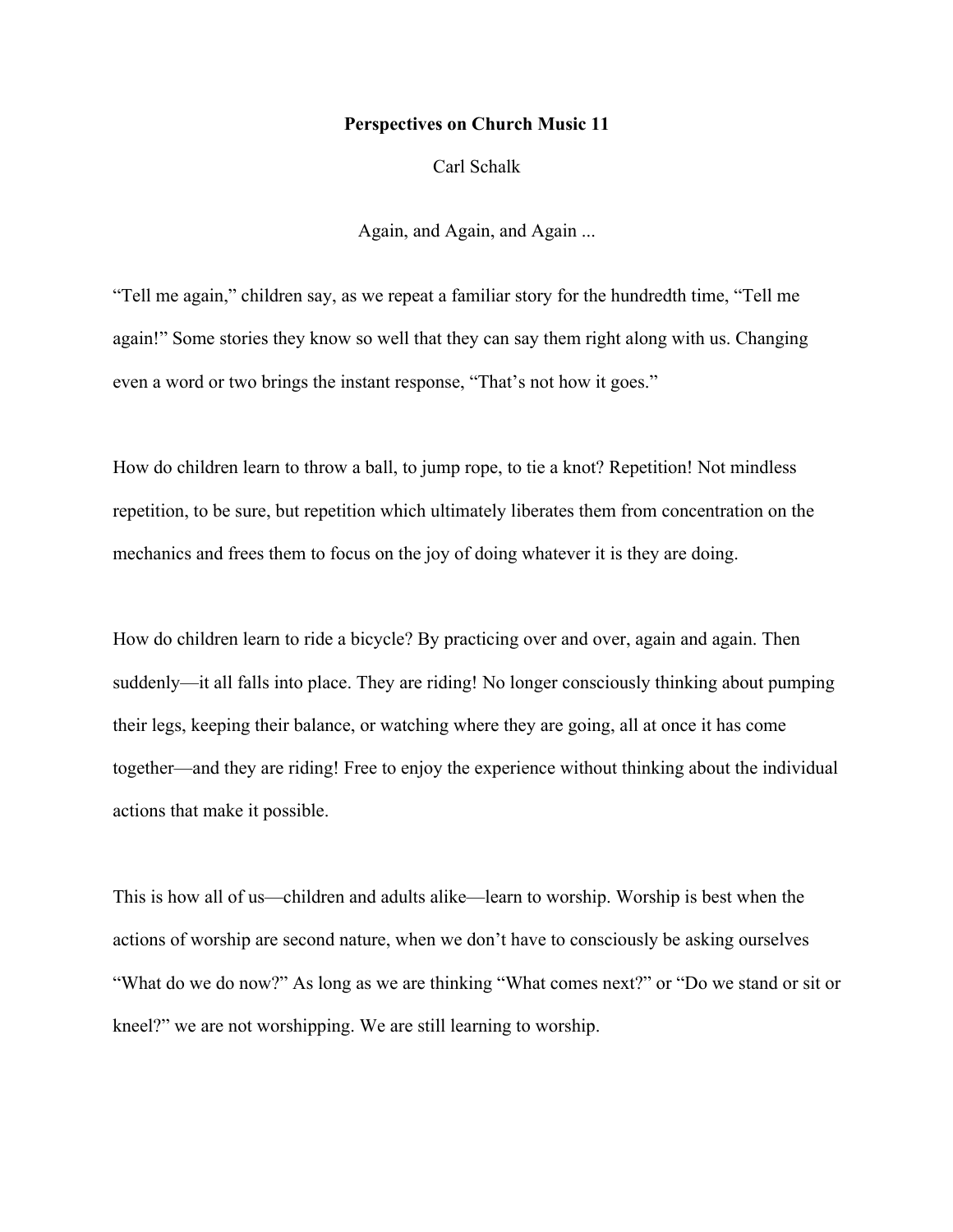But what would happen if a child who has learned to move the pedals clockwise, suddenly encounters a bicycle where the pedals work counterclockwise? Confusion, frustration, and the prospect of having to learn all over again how to ride that bicycle. That is why the Church wisely uses the same basic forms and the same wording in its worship again and again. Once learned, they become the stable framework within which both children and adults are set free to concentrate on what they are doing, saying, and singing.

When children—or adults—have learned that their response to the Kyrie bids is "Lord, have mercy," or that they answer the petitions with "Hear our prayer," they participate with confidence. When children—or adults—are confronted each Sunday with new and different forms, there is bound to be confusion. They don't know what to say or do, or whether they should stand, sit, or kneel. In the attempt to fashion liturgies that seem to adults to be "more interesting" or "meaningful," we often place a significant stumbling block in the way of truly meaningful worship.

Children—and adults as well—need a framework for worship which is stable and unchanging. Many so-called "creative" liturgies only foster confusion by constantly changing what we do and how we do it. What some promote as the way to greater participation in worship usually serves only to diminish or squelch participation altogether.

So three cheers for doing worship in the same way week after week. Rather than a numbing monotony, such repetition actually provides a framework within which both children and adults